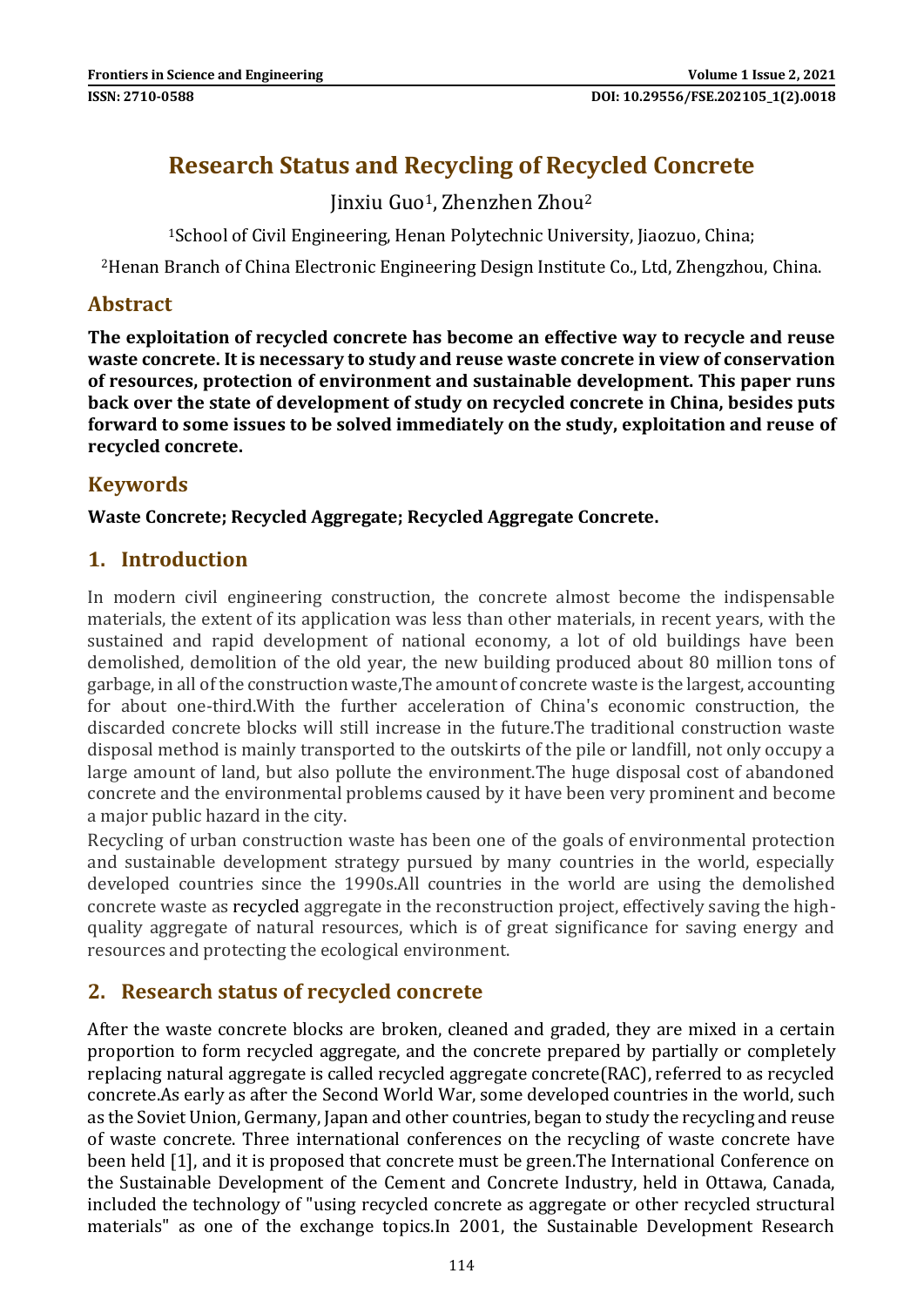Institute provided eco-label for recycled aggregate [2]. The utilization of waste concrete has become a common research topic in developed countries.Some countries have also adopted legislation to ensure the development of research and application.Since the 1990s, the development and utilization of recycled concrete in developed countries have been developing rapidly.China's research on recycled aggregate is relatively late, and now it has become a hot spot in the field of concrete research. The long-term strategy of rejuvenating the country through science and education and the strategy of social sustainable development formulated by the Chinese government also encourages the research and application of waste.

#### **2.1. Abroad**

Japan regards construction waste as a "by-product of construction" and attaches great importance to the redevelopment and utilization of waste concrete as a renewable resource.As early as 1977, the Japanese government formulated the Code for the Use of Recyclable Aggregate and Recyclable Concrete, and successively set up recycling processing plants in various places to deal with concrete waste and produce recycled aggregate and recycled concrete, and also formulated a number of regulations to ensure the development of recycled concrete. According to the statistics of the Ministry of Construction of Japan,In 1995, the utilization rate of concrete was 65 percent, and the reuse rate of abandoned concrete blocks was required to reach 90 percent by 2000.In addition, Japan has also systematically studied the water absorption, strength, mix ratio, shrinkage and frost resistance of recycled concrete.In the United States, the government has enacted laws to provide legal protection for the development of recycled concrete.In addition to encouraging the use of recycled concrete, its performance has been studied in the United States.For example, according to the two roads paved with recycled concrete in Michigan, the experimental research on the dry shrinkage performance of recycled concrete shows that the dry shrinkage rate of recycled concrete is greater than that of natural aggregate concrete.American companies using microwave technology, can be 100% recycling recycled old asphalt concrete road fabric, its quality and new mix of asphalt concrete pavement the same, and the cost is reduced by 1/3, at the same time to save garbage clearance and transport and other costs, greatly reduce the city's environmental pollution.Each year in Germany, demolition waste concrete is about 0.3 tons per person, this number will continue to grow in the future, with Germany's recycled concrete is mainly used for highway pavement, Germany is one of the double layer with the recycled concrete, concrete road 19 cm using recycled concrete, its underlying surface layer 7 cm configuration using natural aggregate concrete, Germany is expected to 80% of the recycled aggregate for  $10\% \sim 15\%$  of the concrete project, the German reinforcement committee in August 1998 put forward the "application guide of the use of recycled aggregate in concrete", requiring the use of recycled aggregate configuration of concrete must be fully in line with the national standard of natural aggregate concrete.In Belgium and the Netherlands, waste concrete is used as aggregate to produce recycled concrete, and its strength, water absorption, shrinkage and other characteristics are studied[3]. In France, masonry concrete blocks are produced by using waste broken concrete blocks and broken bricks, and the concrete blocks obtained have been measured.Comply with NBNB21-001 (1998) standards related to masonry and concrete materials.The experiments in Austria show that the strength of recycled concrete with 50% recycled aggregate can reach the Austrian standard B225-300, and the salt erosion resistance is improved, and the elastic modulus of recycled concrete is reduced.

#### **2.2. Domestic**

In China, the related research on the recycling and utilization of waste concrete is relatively late, and the recycling efficiency is low, and the main way to take is still rough stacking and landfill.However, in the past 30 years, China's construction industry has developed rapidly, and the speed of building metabolism has also been increasing. The ecological problems caused by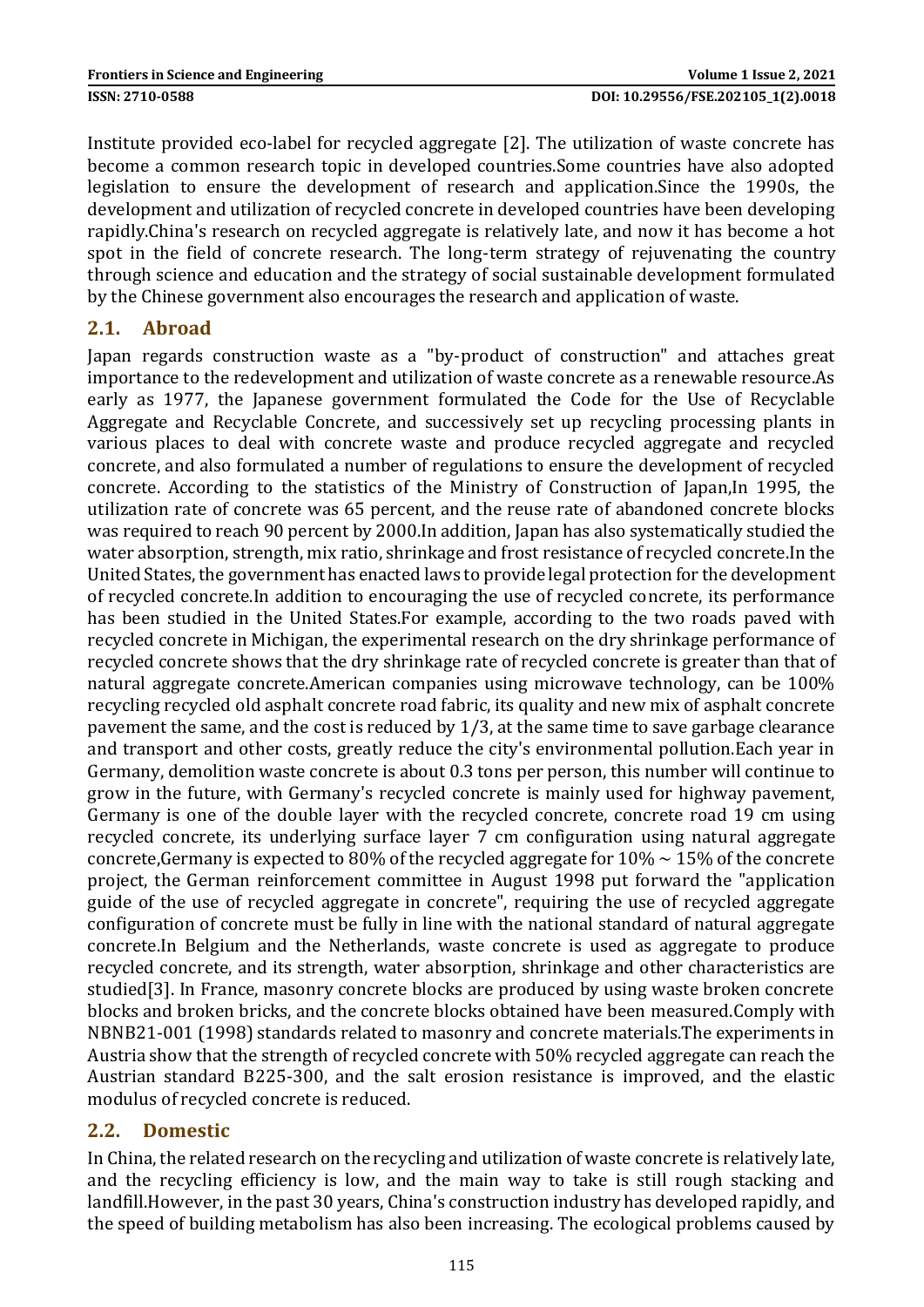#### **ISSN: 2710-0588 DOI: 10.29556/FSE.202105\_1(2).0018**

a large amount of construction waste have gradually attracted public attention and attention. At present, the amount of construction waste in China has accounted for 30-40% of urban waste, of which 50-60% is abandoned concrete.China's construction waste utilization rate is very low, generally used as backfill and basic materials of buildings or roads and other low-level utilization;The concrete prepared as coarse and fine aggregate is less widely used in building structural components (such as block), road surface layer and cement manufacture.The vast majority of construction waste is disposed of in the open or in landfills without any treatment.This not only occupies a large amount of arable land and consumes construction funds such as garbage removal and transportation, but more importantly, causes serious waste of resources and environmental pollution.It is necessary to study and utilize recycled concrete from the perspective of saving resources, changing the extensive production mode and taking the road of sustainable development.Our government also begins to attach importance to circular economy gradually.Since the "Twelfth Five-Year Plan for Circular Economy Development" was released in 2012, the national government has actively constructed a green circular industrial system, increased the support and preferential policies for the construction waste recycling industry, and promoted the industrialization of renewable resources.Drawing lessons from foreign advanced technology and long-term engineering practice, China has the technical conditions for the resource utilization of waste concrete and gradually forming, in the production equipment, production technology, product quality and other links are constantly improved, and the relevant products have been tested in practice.

# **3. Characteristics and application technology of recycled concrete**

# **3.1. Recycled concrete technology**

Generally, the aggregate obtained after cleaning, crushing, grading and matching of waste concrete in a certain proportion is called "recycled aggregate", while the concrete prepared by using recycled aggregate as part or all aggregate is called "recycled aggregate concrete", which can also be referred to as "recycled concrete".Obviously, the development and application of recycled concrete, on the one hand, a large number of waste concrete can be used as recycled aggregate after treatment to replace natural aggregate, so as to reduce the consumption of natural bone material in the construction industry;On the other hand, a certain amount of fly ash and other industrial slag can be mixed into the preparation process, which makes full use of the industrial waste residue.At the same time, the development and application of reclaimed concrete also fundamentally solves the problems of the increasing shortage of natural aggregate and the worsening of ecological environment caused by a large amount of concrete waste, which ensures the sustainable development of human society.At present, reclaimed aggregate is mainly used in the preparation of medium and low strength concrete.

# **3.2. Application of recycled concrete in subgrade and pavement**

The recycled aggregate obtained by crushing the abandoned pavement on site and applying it to the base or base surface of new roads is the main recycling application technology of cement concrete pavement in China, and the actual road maintenance and maintenance projects also usually use this method.In 2004, Nanjing adopted this technology in some sections of the main roads in and out of the site, and in 2007, the municipal test sections also adopted this method, but the overall utilization rate of waste concrete resources in Nanjing is relatively low.

# **3.3. Recycling concrete to make porous brick**

The recycled aggregate after crushing is not suitable for high strength concrete due to its reduced strength, but can be mixed with cement, lime and other additives and extruded into porous brick by vibration [4], which is suitable for frame structure and filled wall.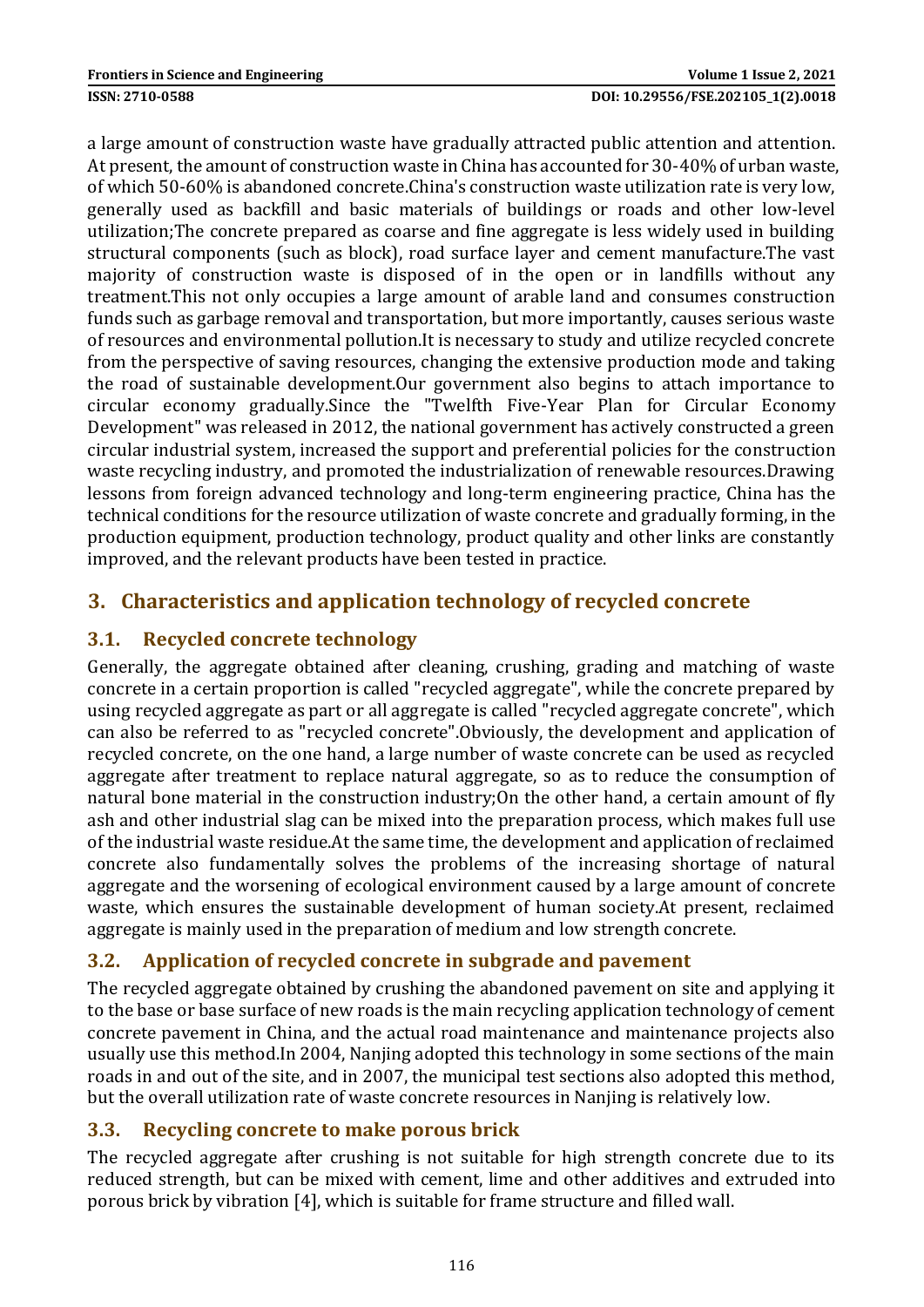#### **3.4. Modification technology of recycled concrete**

The untreated recycled aggregate used in concrete often has the problem of substandard strength. The related properties of recycled aggregate can be changed by physical and chemical means to improve the strength of aggregate. Han Lanlan uses chemical means to improve the density of aggregate and reduce its water absorption rate, so as to realize aggregate strengthening [5]. Modified recycled aggregate can be applied to a wider range of projects.

## **4. Some problems of recycled concrete**

Not only constitutes the concrete aggregate skeleton, and determines the concrete in large degree on the mixture workability, mechanical properties of the hardened concrete and the durability, and recycled aggregates with high porosity, large water imbibition, low intensity, characteristics, which differ with the nature of the natural aggregate is larger, so lead to there are some problems in the application of recycled concrete [6].

#### **4.1. Intensity**

As the amount of recycled aggregate increases, the compressive strength of concrete decreases. The addition of recycled fine aggregate makes the reduction phenomenon particularly prominent. Therefore, the influence of the amount of recycled aggregate on the strength of concrete should be considered when preparing recycled concrete.

#### **4.2. Large shrinkage rate**

High shrinkage rate is the fatal defect of recycled concrete, because the result of high shrinkage rate is to make the concrete structure crack large and through the inside and outside, the water in the environment and other harmful corrosive media are easy to penetrate into the concrete through these cracks, so that the waterproof performance and freeze-thaw resistance of recycled concrete are reduced.

#### **4.3. Durability**

Due to the high porosity and water absorption of recycled aggregate, the impermeability of recycled concrete is worse than that of ordinary concrete with the same mix ratio.

#### **5. Conclusion**

The research and development of recycling technology of waste concrete will promote the formation of a resource-saving and environment-friendly society in China, which is conducive to the construction of green circular economy. Based on the research and development of the resource utilization of waste concrete at home and abroad, the following suggestions are proposed for the development of this technology in China:

1) Control the source of construction waste and strengthen the classification of waste concrete. Construction enterprises are required to quantitatively utilize the waste concrete produced in the project and dispose different waste concrete in different categories.

2) The government should strengthen the support for recycled concrete enterprises, such as tax incentives, low-interest loans, local subsidies, technical subsidies, etc., strengthen the market guidance and publicity of this product, and improve the market competitiveness of relevant industries.

3) To improve the policies, regulations and technical standards for the recycling of waste concrete, and to refine all aspects of the recycling of waste concrete by referring to the relevant foreign systems.